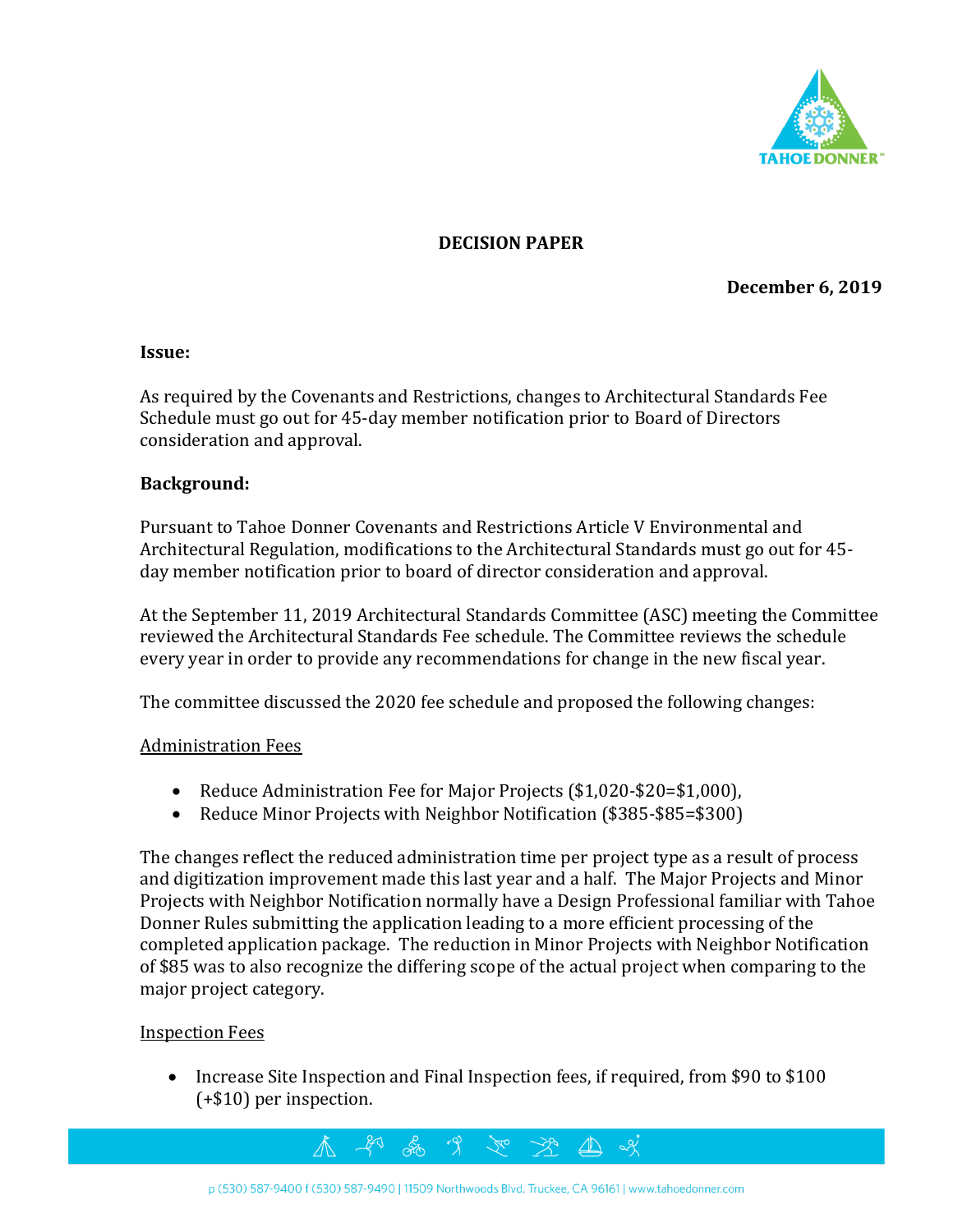

The changes reflect a modest increase from last change 4 years ago to inspection fees in 2016. The cost of inspections continues to rise despite staff lead efficiency gains primarily due to the rising vehicle and fuel costs, for example, the average fuel price was \$2.93 a gallon in 2016 compared to \$4.04 currently in 2019 in California.

The ASC proposes to leave the Deposit and the Extension Fee for each type of project the same as 2019. Maintenance Projects continue to have a \$0 Admin Fee.

## Revision Fees

The committee proposes a per revision fees for revisions made to the ASC approved set of project plans. Proposed new fees follow:

- Major Project \$200 per revision (2nd revision or greater)
- Minor Project- \$100 per revision (2nd revision or greater)

The changes reflect the time taken in a revision process revisiting the particular project, identifying the proposed changes, illustrate the proposed changes on the approved set of plans and prepare the project for an additional review with the committee chair for the Major Projects and Minor Projects with Neighbor Notification or the ASO Manager for minor project revisions and communicate the review results back to the property owner and their hired professionals. The committee agreed that only one revision (or change request) to the project is to be built in to the Administration Fee compared to current practice where an unlimited number routing through the same above timely process is conducted since a revision fee does not exist. For simple revisions, like color changes, the ASC reviewer may waive the revision fee that will be deducted from the available deposit.

#### Non-Permitted Improvement Fee

For Minor projects completed without permit, the committee proposes an Administration Fee to be \$100 plus the Administration Fee for that type of project A Maintenance Project completed without permit, the Administration Fee is \$100.

Small increases to miscellaneous fees are as shown on the proposed 2020 ASC Fee Schedule to reflect expense increases related above along with the increase costs of office supply materials

Enclosed you will find a redline version of the Fee Schedule reflecting proposed changes.

 $\mathcal{A}^{\circ}$ 

 $\mathbb{Z}$  of



<del>2</del> 9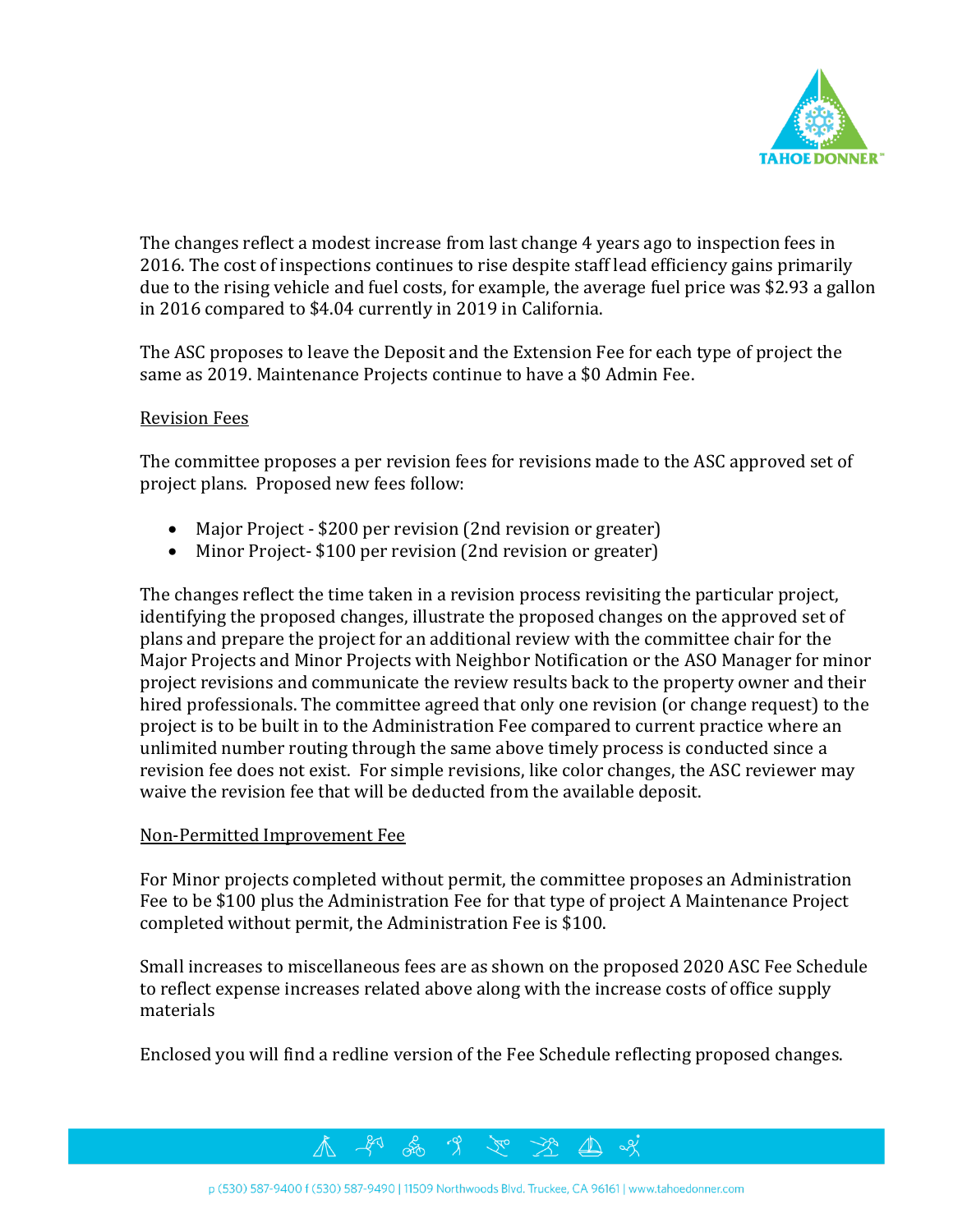

# **Options:**

Option 1: Make no adjustments to existing Architectural Standards Fee Schedule for 2020.

Option 2: Consider approving for 45-day member notification for changes to the Architectural Standards Fee for 2020 as shown in the Proposed "2020 ASC Fee Schedule" below.

|                                                    | <b>Current Fee Schedule</b>                               | Proposed Fee<br>Schedule | Comments      |
|----------------------------------------------------|-----------------------------------------------------------|--------------------------|---------------|
| Minor & Major<br><b>Project Site</b><br>Inspection | \$90                                                      | \$100                    | \$10 increase |
| Minor & Major<br>Project Final<br>Inspection       | \$90                                                      | \$100                    | \$10 increase |
| Maintenance<br>Project Site<br>Inspection          | No inspection fee                                         | No inspection fee        | No Change     |
| Maintenance<br>Project Final<br>Inspection         | \$90 for expired<br>permits after notice<br>sent to owner | \$100                    | \$10 increase |

1. Inspection Fees

2. Administrative Fees

|                                                                                 | <b>Current Fee Schedule</b> | Proposed Fee<br>Schedule | Comments                       |
|---------------------------------------------------------------------------------|-----------------------------|--------------------------|--------------------------------|
| Major Project<br><b>Administration Fee</b>                                      | \$1,020                     | \$1,000                  | \$20 decrease                  |
| <b>Minor Project</b><br>w/Neighbor<br>Notification<br><b>Administration Fee</b> | $$140 - $385$               | $$150 - $300$            | \$85 decrease                  |
| Minor Project w/o<br>Neighbor<br>Notification<br><b>Administration Fee</b>      | \$100-\$125                 | \$100-\$200              | \$75 increase on no<br>permits |

不 和 品 9 这些地域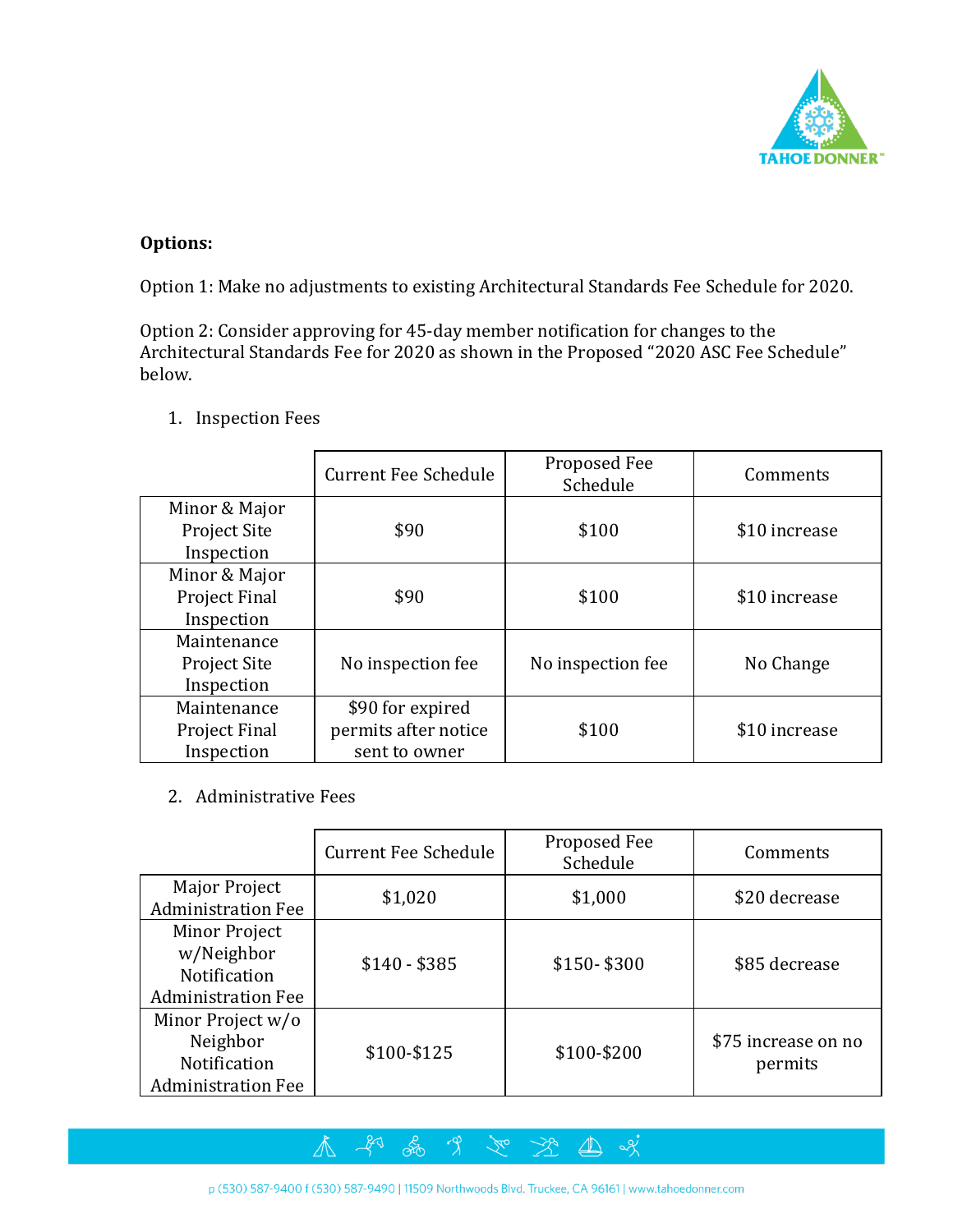

| Maintenance | No Administrative | No Administrative |           |
|-------------|-------------------|-------------------|-----------|
| Projects    | Fee               | Fee               | No Change |

## 3. Revision Fee

|                                                                                          | <b>Current Fee Schedule</b> | Proposed Fee<br>Schedule      | Comments       |
|------------------------------------------------------------------------------------------|-----------------------------|-------------------------------|----------------|
| Major Project<br>Revision Fee for 2nd<br>Revision                                        | No Revision fee             | \$200 per revision<br>request | \$100 increase |
| Minor Project<br>w/Neighbor<br><b>Notification</b><br>Revision Fee for 2nd<br>Revision   | No Revision fee             | \$100 per revision<br>request | \$100 increase |
| Minor Project w/o<br>Neighbor<br><b>Notification</b><br>Revision Fee for 2nd<br>Revision | No Revision fee             | \$100 per revision<br>request | \$100 increase |
| Maintenance<br>Projects                                                                  | No Revision fee             | No Revision fee               | No Change      |

# 4. Miscellaneous Fee

|                                                           | <b>Current Fee Schedule</b> | Proposed Fee<br>Schedule                                       | Comments                   |
|-----------------------------------------------------------|-----------------------------|----------------------------------------------------------------|----------------------------|
| Additional Site,<br>Final, Misc.<br><b>Inspection Fee</b> | \$90                        | \$100                                                          | \$10 increase              |
| <b>Full Committee</b><br>Resubmittal                      | \$140                       | \$150 or change of<br>scope - new<br><b>Administration Fee</b> | \$10 increase              |
| <b>Plan Printing</b>                                      | \$3                         | \$5                                                            | \$2 increase               |
| Commercial<br>Structure Sign<br>Review                    | \$120 per sign              | \$150 per application                                          | \$90 decrease<br>(typical) |

有法自然

p (530) 587-9400 f (530) 587-9490 | 11509 Northwoods Blvd. Truckee, CA 96161 | www.tahoedonner.com

太 知 品 9